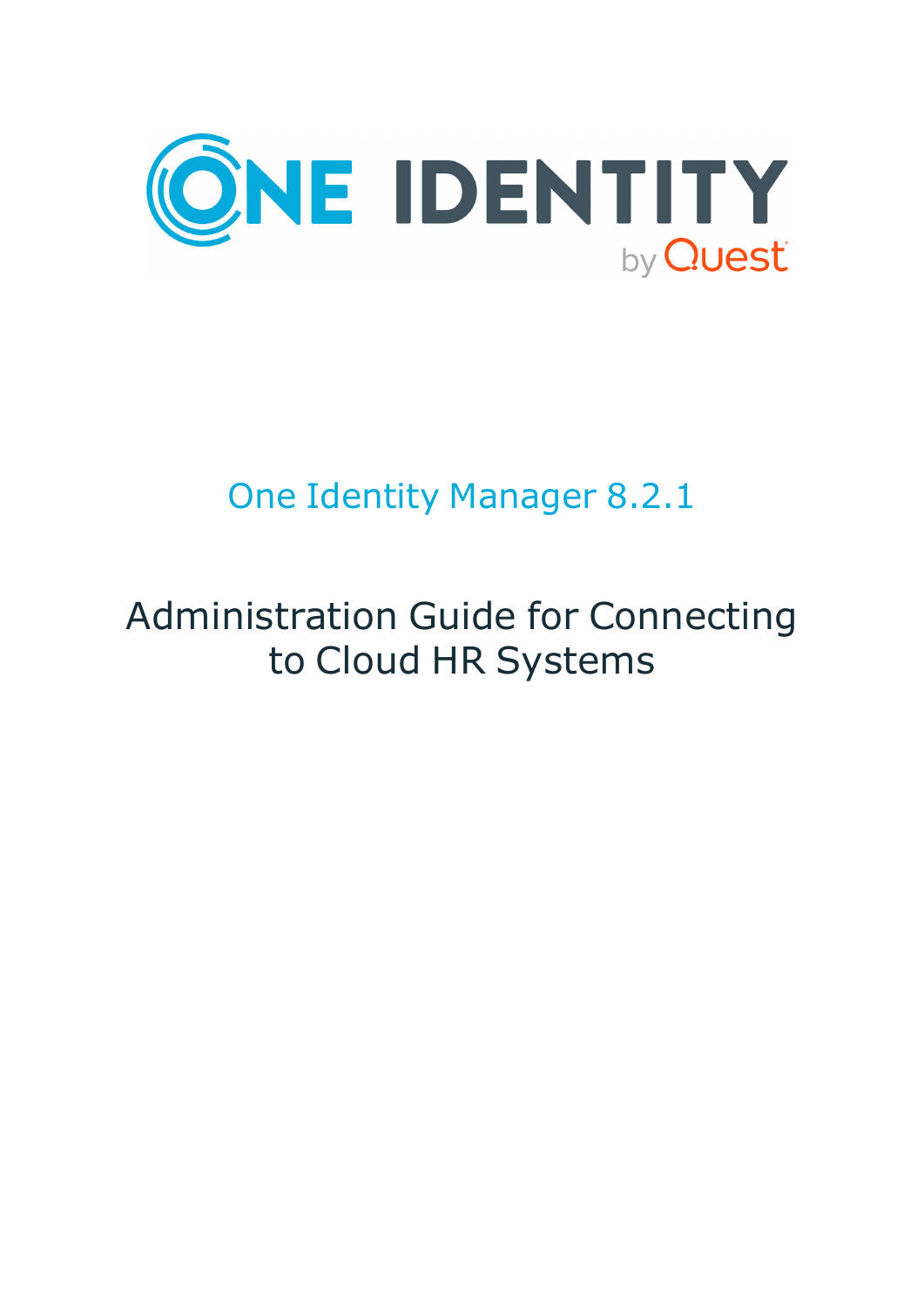#### **Copyright 2022 One Identity LLC.**

#### **ALL RIGHTS RESERVED.**

This guide contains proprietary information protected by copyright. The software described in this guide is furnished under a software license or nondisclosure agreement. This software may be used or copied only in accordance with the terms of the applicable agreement. No part of this guide may be reproduced or transmitted in any form or by any means, electronic or mechanical, including photocopying and recording for any purpose other than the purchaser's personal use without the written permission of One Identity LLC .

The information in this document is provided in connection with One Identity products. No license, express or implied, by estoppel or otherwise, to any intellectual property right is granted by this document or in connection with the sale of One Identity LLC products. EXCEPT AS SET FORTH IN THE TERMS AND CONDITIONS AS SPECIFIED IN THE LICENSE AGREEMENT FOR THIS PRODUCT, ONE IDENTITY ASSUMES NO LIABILITY WHATSOEVER AND DISCLAIMS ANY EXPRESS, IMPLIED OR STATUTORY WARRANTY RELATING TO ITS PRODUCTS INCLUDING, BUT NOT LIMITED TO, THE IMPLIED WARRANTY OF MERCHANTABILITY, FITNESS FOR A PARTICULAR PURPOSE, OR NON-INFRINGEMENT. IN NO EVENT SHALL ONE IDENTITY BE LIABLE FOR ANY DIRECT, INDIRECT, CONSEQUENTIAL, PUNITIVE, SPECIAL OR INCIDENTAL DAMAGES (INCLUDING, WITHOUT LIMITATION, DAMAGES FOR LOSS OF PROFITS, BUSINESS INTERRUPTION OR LOSS OF INFORMATION) ARISING OUT OF THE USE OR INABILITY TO USE THIS DOCUMENT, EVEN IF ONE IDENTITY HAS BEEN ADVISED OF THE POSSIBILITY OF SUCH DAMAGES. One Identity makes no representations or warranties with respect to the accuracy or completeness of the contents of this document and reserves the right to make changes to specifications and product descriptions at any time without notice. One Identity does not make any commitment to update the information contained in this document.

If you have any questions regarding your potential use of this material, contact:

One Identity LLC. Attn: LEGAL Dept 4 Polaris Way Aliso Viejo, CA 92656

Refer to our Web site [\(http://www.OneIdentity.com](http://www.oneidentity.com/)) for regional and international office information.

#### **Patents**

One Identity is proud of our advanced technology. Patents and pending patents may apply to this product. For the most current information about applicable patents for this product, please visit our website at [http://www.OneIdentity.com/legal/patents.aspx.](http://www.oneidentity.com/legal/patents.aspx)

#### **Trademarks**

One Identity and the One Identity logo are trademarks and registered trademarks of One Identity LLC. in the U.S.A. and other countries. For a complete list of One Identity trademarks, please visit our website at [www.OneIdentity.com/legal](http://www.oneidentity.com/legal). All other trademarks are the property of their respective owners.

#### **Legend**

**WARNING: A WARNING icon highlights a potential risk of bodily injury or property** œ **damage, for which industry-standard safety precautions are advised. This icon is often associated with electrical hazards related to hardware.**

**CAUTION: A CAUTION icon indicates potential damage to hardware or loss of data if instructions are not followed.**

One Identity Manager Administration Guide for Connecting to Cloud HR Systems Updated - 22 April 2022, 12:23 Version - 8.2.1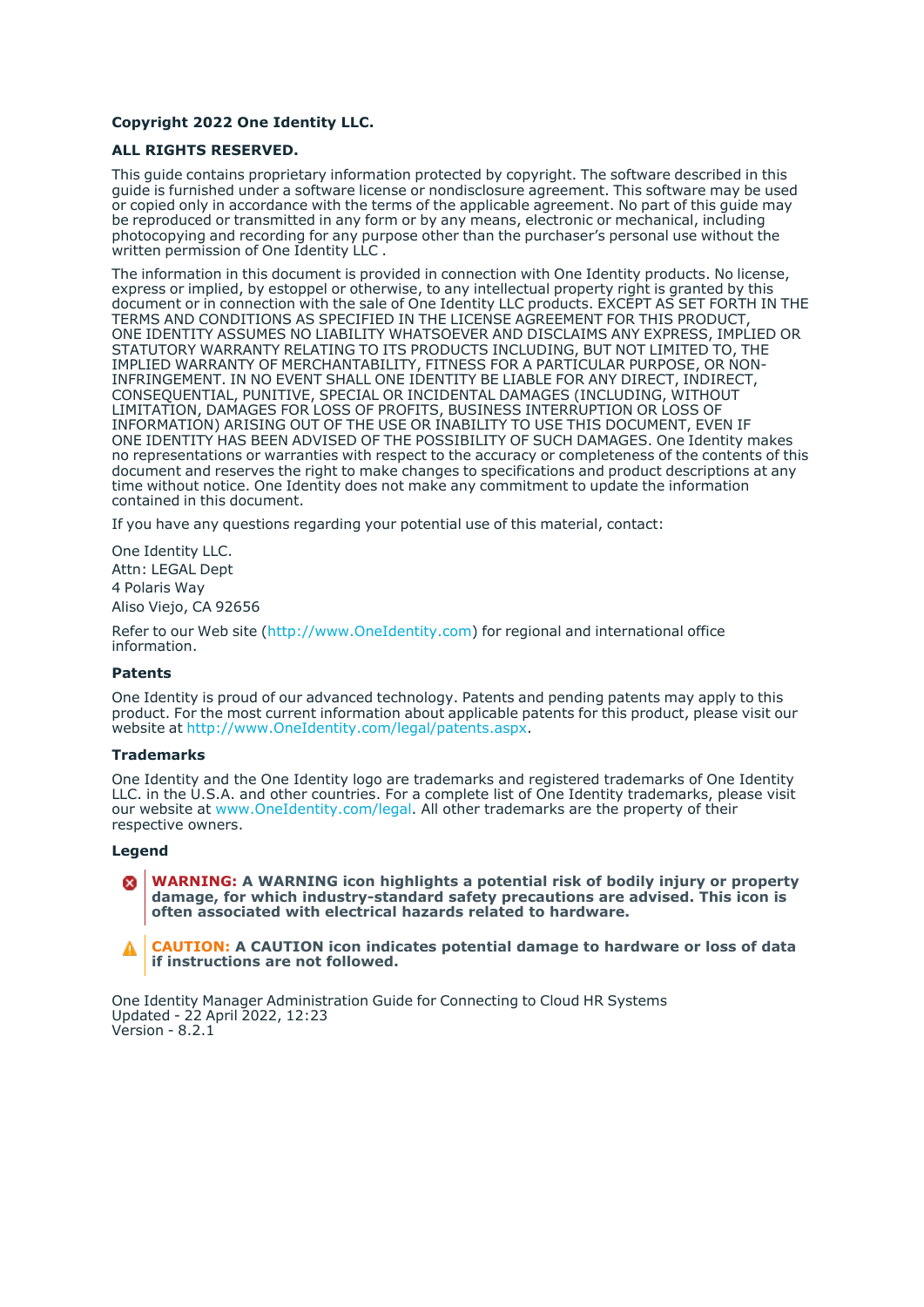## **Contents**

| Creating a synchronization project and running the initial synchronization for  |  |
|---------------------------------------------------------------------------------|--|
|                                                                                 |  |
|                                                                                 |  |
|                                                                                 |  |
| Creating a synchronization project and running the initial synchronization for  |  |
| Synchronizing CustomOrgs object type with different subtypes for Workday HR  13 |  |
|                                                                                 |  |
|                                                                                 |  |
|                                                                                 |  |
| Creating a synchronization project and running the initial synchronization for  |  |
|                                                                                 |  |
|                                                                                 |  |
|                                                                                 |  |
|                                                                                 |  |
|                                                                                 |  |

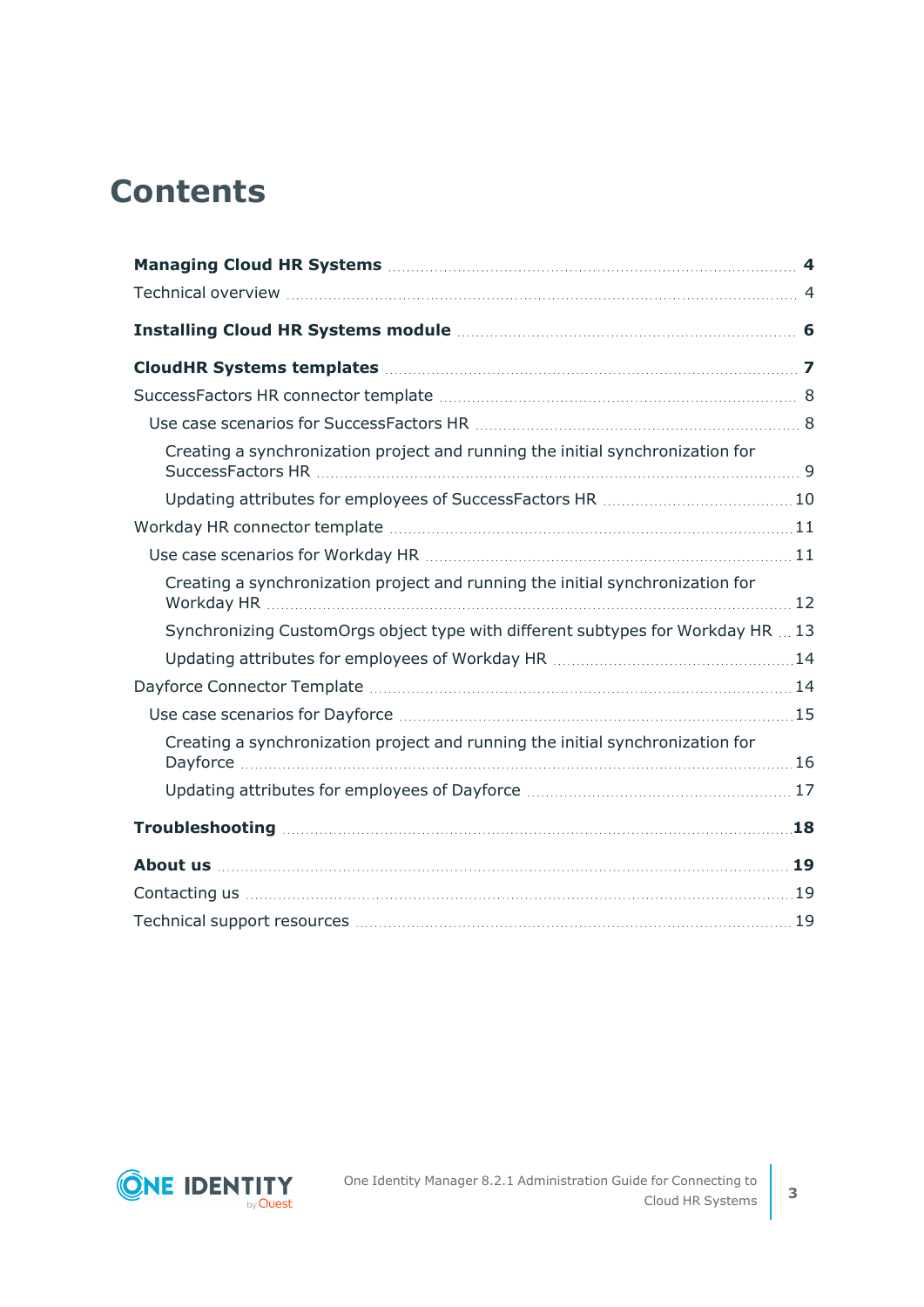## **Managing Cloud HR Systems**

<span id="page-3-0"></span>The Cloud HR Systems (CHS) module provides synchronization templates for the System for Cross-domain Identity Management (SCIM) connector to connect to available cloud HR systems such as SuccessFactors, Workday, and Dayforce.

SCIM templates are used to get the account information linked to the identities in One Identity Manager. The Cloud HR Systems module template enables you to:

- Fetch the HR data from various cloud systems and create corresponding identities in One Identity Manager.
- Update the basic employee information to the cloud systems.

This integration works inline with the One Identity Starling Connect platform. This platform provides connectors to third-party cloud systems such as SAP Successfactors, Workday and Dayforce. For more information on Starling Connect, see the **Starling Connect Hosted One Identity Manager Administration Guide** on the [Support](https://support.oneidentity.com/starling-connect/hosted/technical-documents) site.

### <span id="page-3-1"></span>**Technical overview**

This section provides an overview of the technical aspects of the Cloud HR Systems module.

- Cloud HR Systems module provides SCIM template to synchronize data from a cloud HR provider.
- This module works in conjunction with One Identity Starling Connect. Starling Connect provides connectors to HR systems such as SAP SuccessFactors and Workday. A SCIM endpoint must be configured for the respective Starling connector.
- This module processes the non-standard SCIM object types such as Employees, Departments, Cost Centers, and so on.

NOTE: The existing CSM or UCI modules can process only the standard SCIM object types such as Users, Groups, or Roles.

• This module provides the templates required for configuring the One Identity Manager synchronization with all the mapping rules.

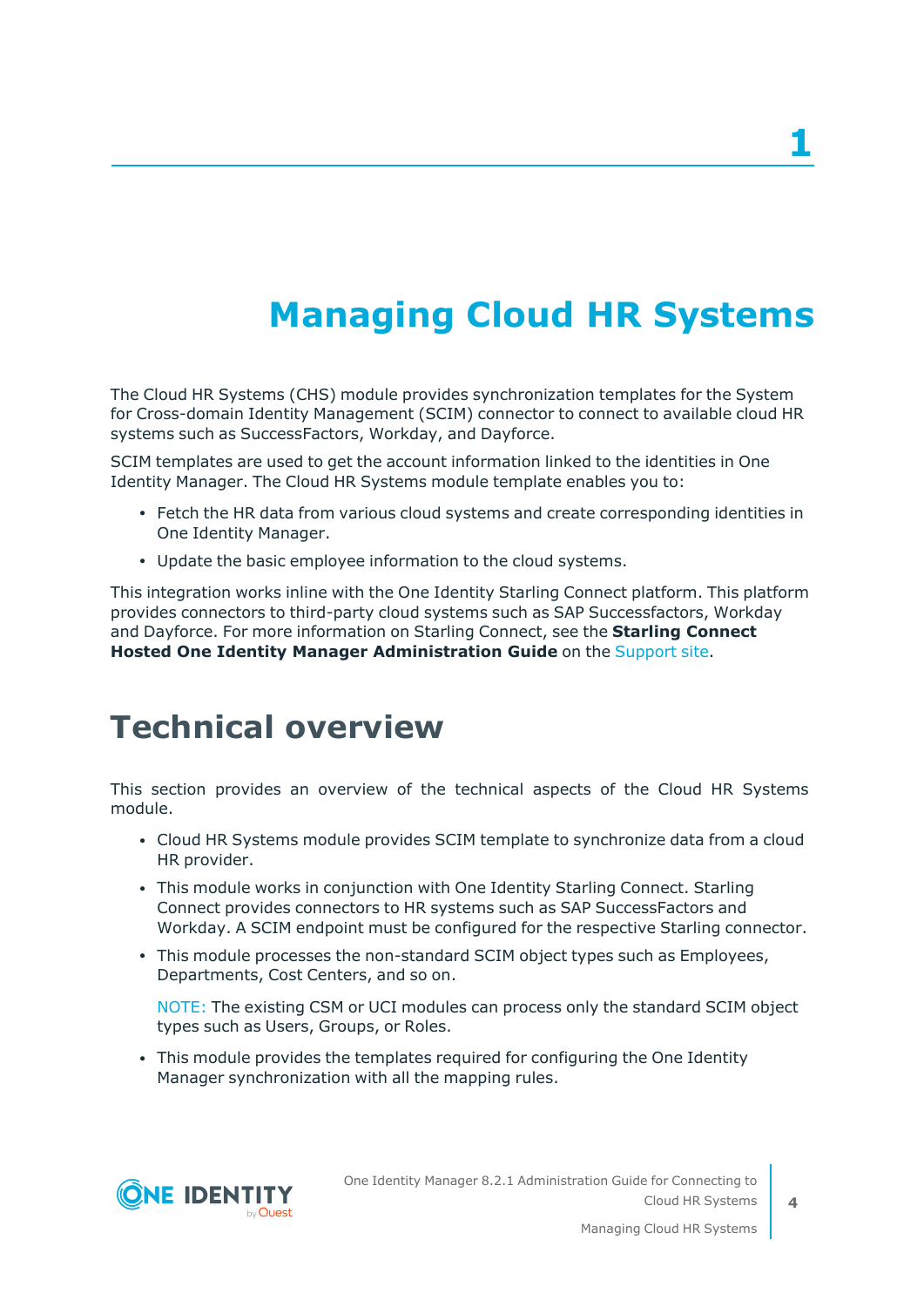- The HR data gets synchronized directly to the core One Identity Manager objects such as Person, Departments, Locations, and ProfitCenters.
- The Update operation is supported only for Employee object type for basic attributes such as Phone, PhoneMobile and DefaultEmailAddress.

NOTE: The templates bundled with the module have been tested against the One Identity Starling Connect SuccessFactors HR, Workday HR and Dayforce connectors.

The Cloud HR Systems module is used for synchronization of HR system data with One Identity Manager, using the existing One Identity Manager SCIM connector.

The diagram here explains the working of One Identity Manager with various connectors.

#### **Figure 1: Architecture of One Identity Manager and the connectors configuration**

The Starling Connect platform enables you to create connectors to the available cloud systems. A SCIM endpoint is created that can be used by One Identity Manager through the corresponding connector.

The Identity Manager SCIM connector connects to the endpoint created on Starling Connect. An interface is provided to create a channel for data synchronization and to provision updates back to the cloud systems.

After establishing the connection, you can choose a template based on the data that needs to be synchronized. The Cloud HR Systems module has templates for creation of identities directly on One Identity Manager.

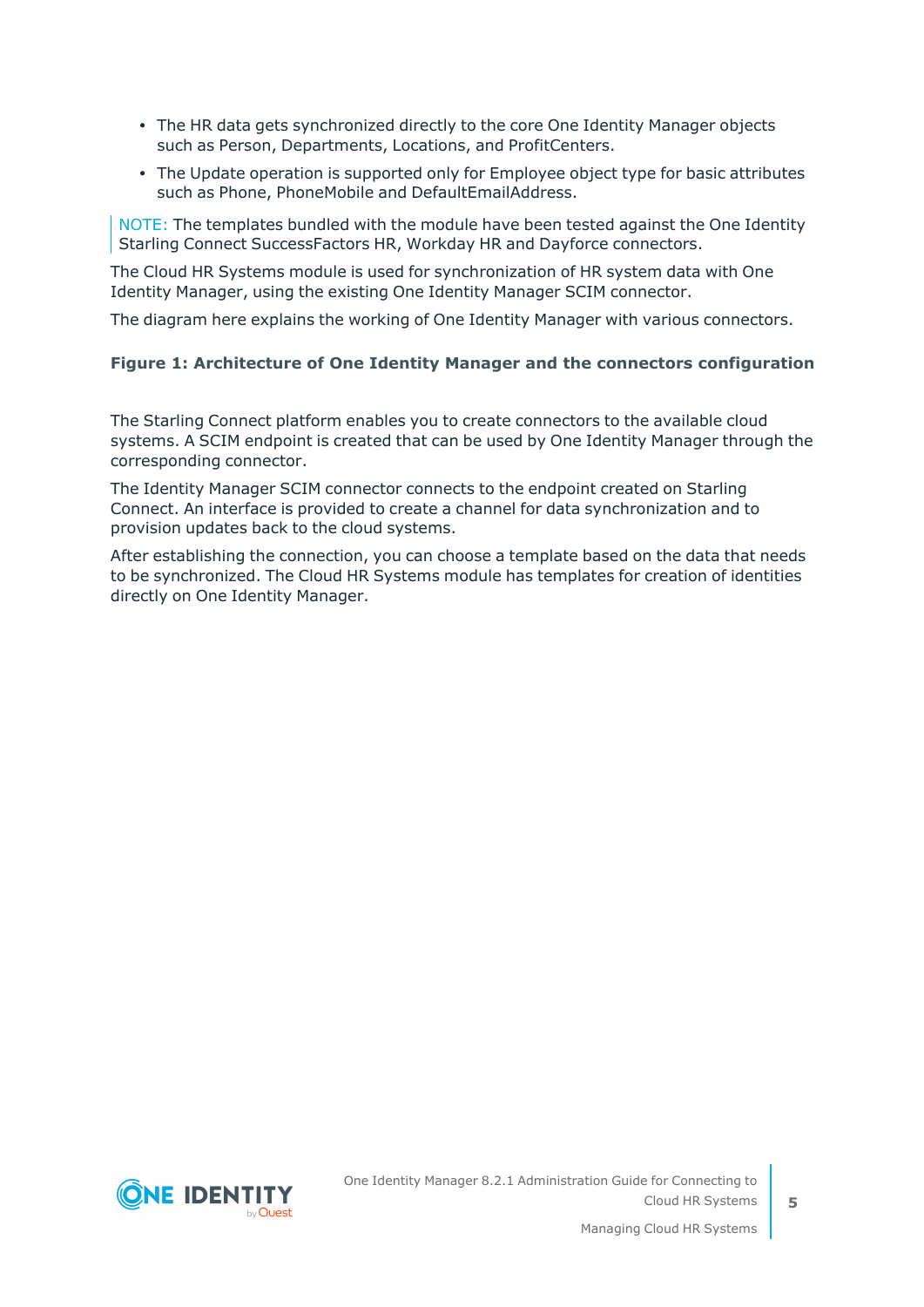## <span id="page-5-0"></span>**Installing Cloud HR Systems module**

The Cloud HR Systems module installation procedure is similar to installation procedures of other One Identity Manager modules. To install the Cloud HR Systems module, 8.2.1 or a later version of One Identity Manager is required.

NOTE:

• Before updating the default mapping sets, it is recommended to take a backup of the One Identity Manager database.

For information on installing Cloud HR systems module, refer to the *Installing One Identity Manager Components* section of the *One Identity Manager Installation Guide*.

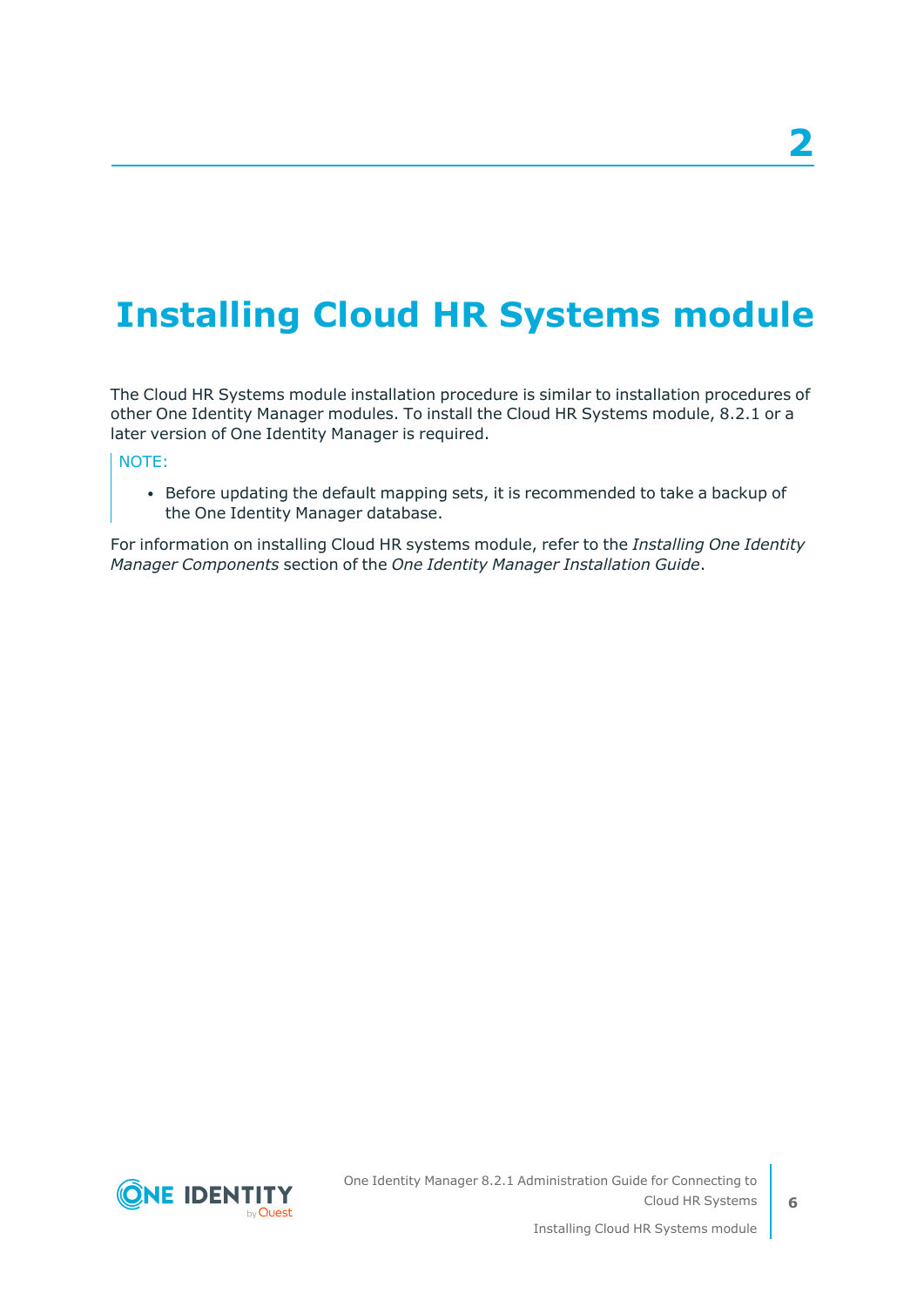## **CloudHR Systems templates**

<span id="page-6-0"></span>The CHS Module provides default templates for the following cloud target systems:

- SuccessFactors HR
	- For more information, see [SuccessFactors](#page-7-0) HR connector template
- Workday HR

For more information, see Workday HR [connector](#page-10-0) template.

• Dayforce

For more information, see Dayforce [Connector](#page-13-1) Template.

The following sections further explain the corresponding templates with use cases:

- <sup>l</sup> Configuring the synchronization project for SuccessFactors HR target system For more information about use cases, see:
	- Creating a [synchronization](#page-8-0) project and running the initial synchronization for [SuccessFactors](#page-8-0) HR
	- Updating attributes for employees of [SuccessFactors](#page-9-0) HR
- Configuring the synchronization project for Workday target system
	- For more information, see:
		- Creating a [synchronization](#page-11-0) project and running the initial synchronization for [Workday](#page-11-0) HR
		- [Synchronizing](#page-12-0) CustomOrgs object type with different subtypes for Workday HR
		- Updating attributes for [employees](#page-13-0) of Workday HR
- Configuring the synchronization project for Dayforce target system

For more information about use cases, see:

- Creating a [synchronization](#page-15-0) project and running the initial synchronization for [Dayforce](#page-15-0)
- Updating attributes for [employees](#page-16-0) of Dayforce

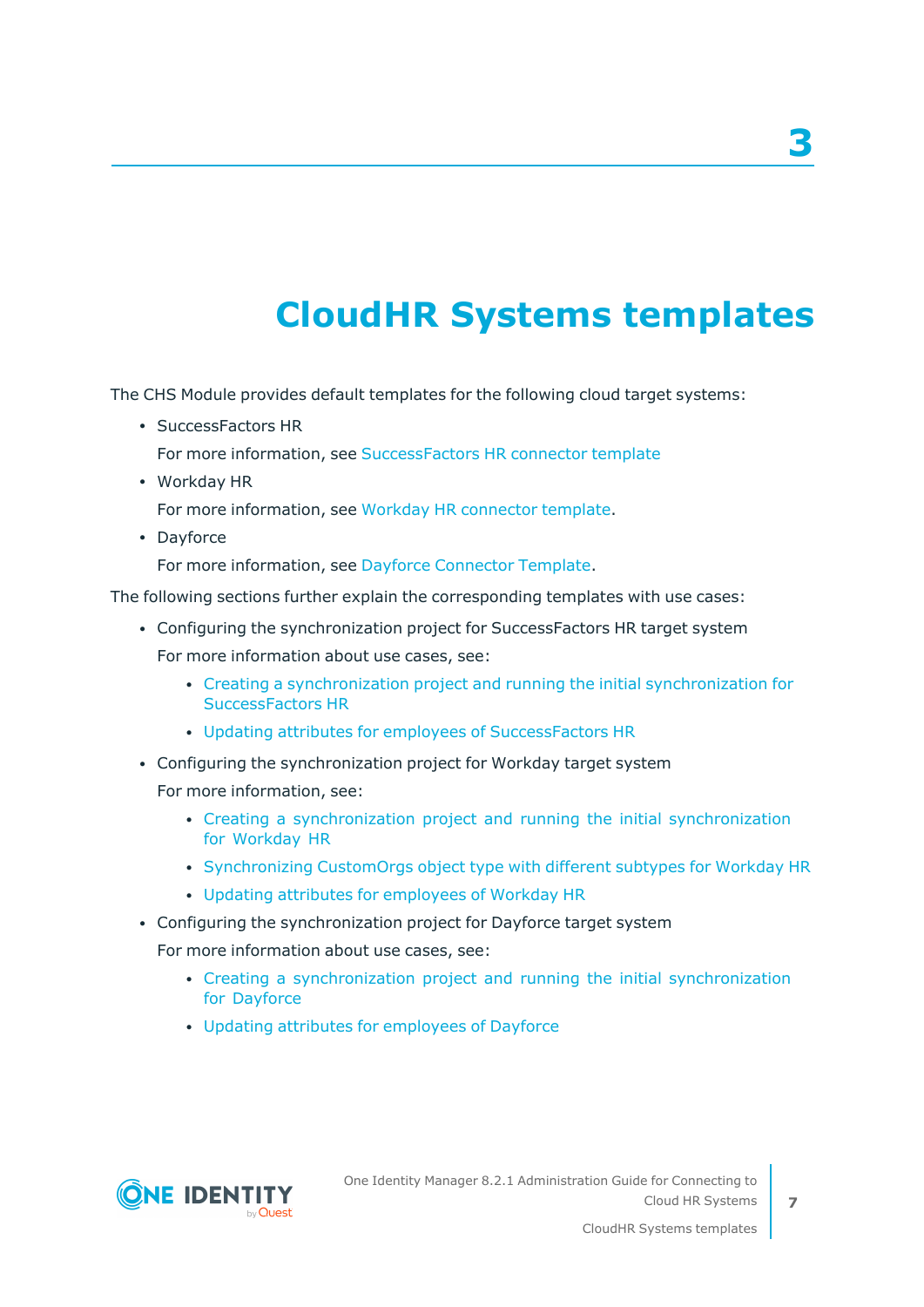## <span id="page-7-0"></span>**SuccessFactors HR connector template**

The SuccessFactors HR connector template provides object mapping and workflows for configuring Synchronization with SuccessFactors HR target system object types such as Employees, Cost Centers, Departments, and Location.

The name of the SuccessFactors HR connector template, provided as part of the Cloud HR Systems module, is **One Identity Starling Connect SuccessFactors HR**. This template consists of the following mapping sets.

#### **Table 1: Mapping sets for SuccessFactors HR**

| <b>Starling SuccessFactors HR endpoint</b> | <b>One Identity Manager table</b> |
|--------------------------------------------|-----------------------------------|
| Employees                                  | Person                            |
| CostCenters                                | ProfitCenter                      |
| Departments                                | Department                        |
| Locations                                  | Locality                          |

For more information on configuration and mapping rules, see the Starling [Connect](https://support.oneidentity.com/technical-documents/starling-connect/hosted/administration-guide) [administration](https://support.oneidentity.com/technical-documents/starling-connect/hosted/administration-guide) guide.

### <span id="page-7-1"></span>**Use case scenarios for SuccessFactors HR**

This section provides details on the two use cases related to the Cloud HR Systems module.

These use cases can be tested on the installation of the Cloud HR Systems module

- Creating a [synchronization](#page-8-0) project and running the initial synchronization for [SuccessFactors](#page-8-0) HR
- Updating attributes for employees of [SuccessFactors](#page-9-0) HR

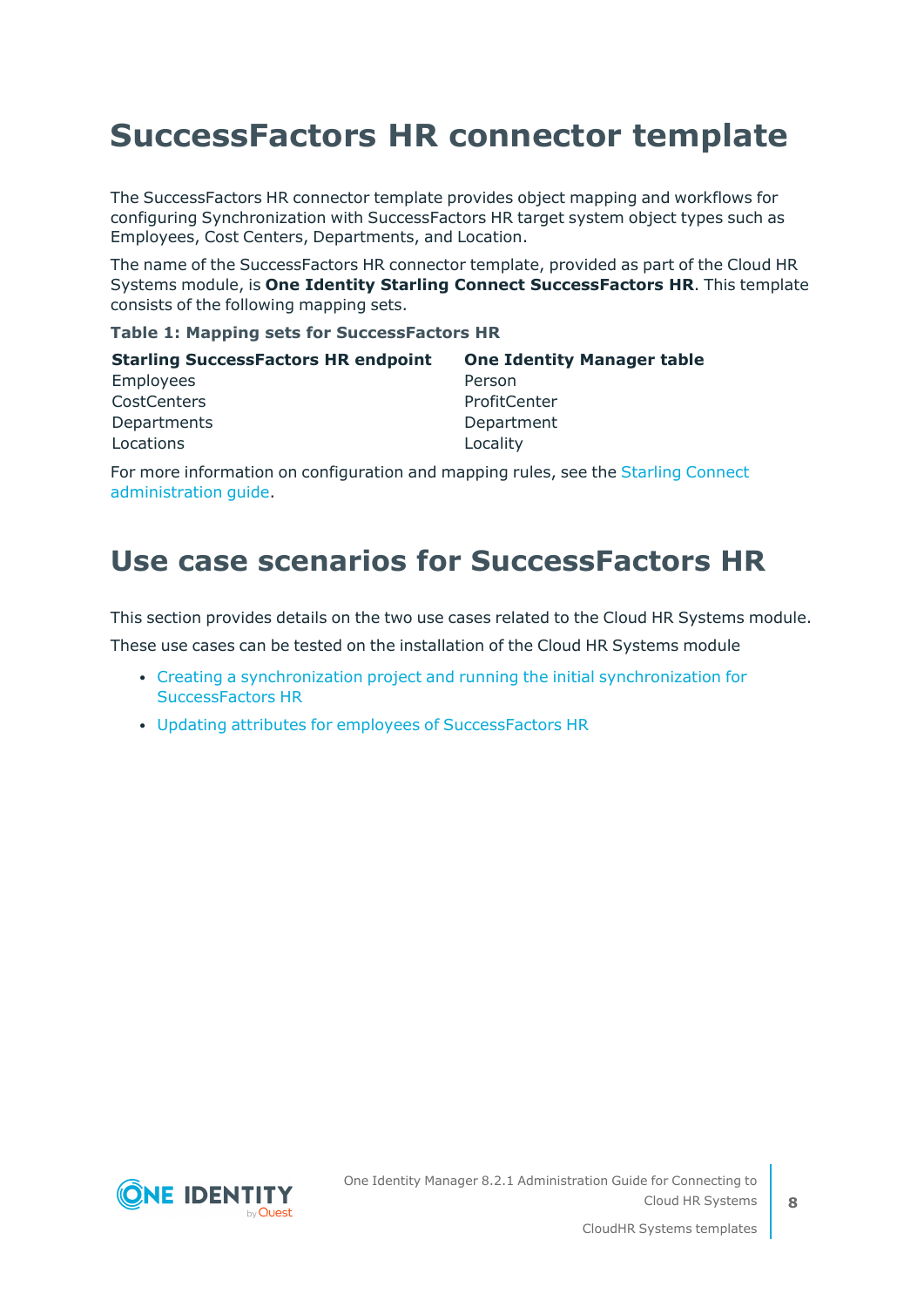### <span id="page-8-0"></span>**Creating a synchronization project and running the initial synchronization for SuccessFactors HR**

This use case scenario creates the SCIM connector using the synchronization editor and runs the **Initial Synchronization** workflow.

### *To create a synchronization project and run the initial synchronization*

- 1. Open the **Synchronization Editor**. On the **Start** page, select **Start a new Synchronization Project**.
- 2. On the **Choose target system** page, select the SCIM connector as the target system.
- 3. If you want to use the remote connection server, on the **System access** page, select **Remote Connection Server** and click **Next**.
- 4. Select **Create a new system connection**.
- 5. In the **Create a new connection** wizard, add the connection data to the **SuccessFactors HR** Starling connector.
- 6. In the displayed fields, enter the server parameters, authentication type, and the credentials for accessing the **SuccessFactors HR** Starling connector.
- 7. After testing the connection and the endpoint configuration, if required, configure the schema extensions on the **Schema Extensions** page.
- 8. On the **Target product** selection page, select the appropriate target product.
- 9. On the **Display Title** page, enter an appropriate title and select the **Save the connection locally** check box.
- 10. After the schema is loaded, select the appropriate **Cloud HR** system template, change the filters over the mappings if required, and enter a display name and description.
- 11. On the **Quit the project wizard** page, click **Finish**.
- 12. After the completion of the configuration, in the bottom left corner of the page, click **Configuration**.
- 13. On the **Navigation** menu, select **Start up configurations**.
- 14. Click **Execute** to run the initial synchronization workflow.

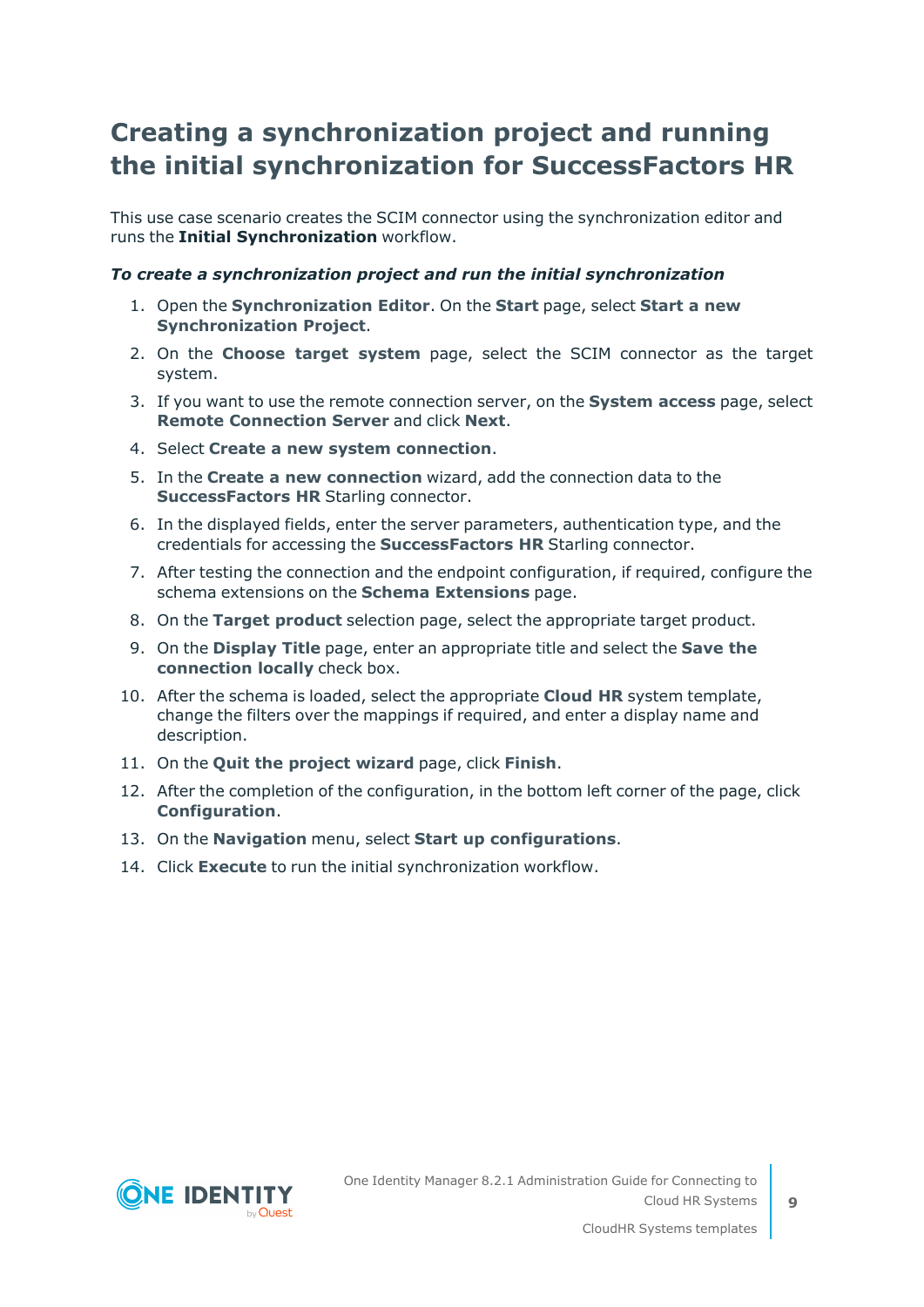### <span id="page-9-0"></span>**Updating attributes for employees of SuccessFactors HR**

The template enables you to update the following attributes:

- Phone
- PhoneMobile
- DefaultEmailAddress
- Username

#### *To update attributes for an employee*

- 1. Open the Manager.
- 2. Navigate to the **Employees** section and select the employee.
- 3. In the task view, select **Change master data**.
- 4. Initiate and complete the necessary changes on the supported attributes.
- 5. Click **Save** to save the changes.

NOTE: A process is introduced to handle the update scenario. This process is triggered when an update operation is performed on the Person table.

NOTE: It is recommended to not have additional bidirectional mapping sets for unsupported attributes. If updates to other attributes are required, contact the One Identity support for a new enhancement request.

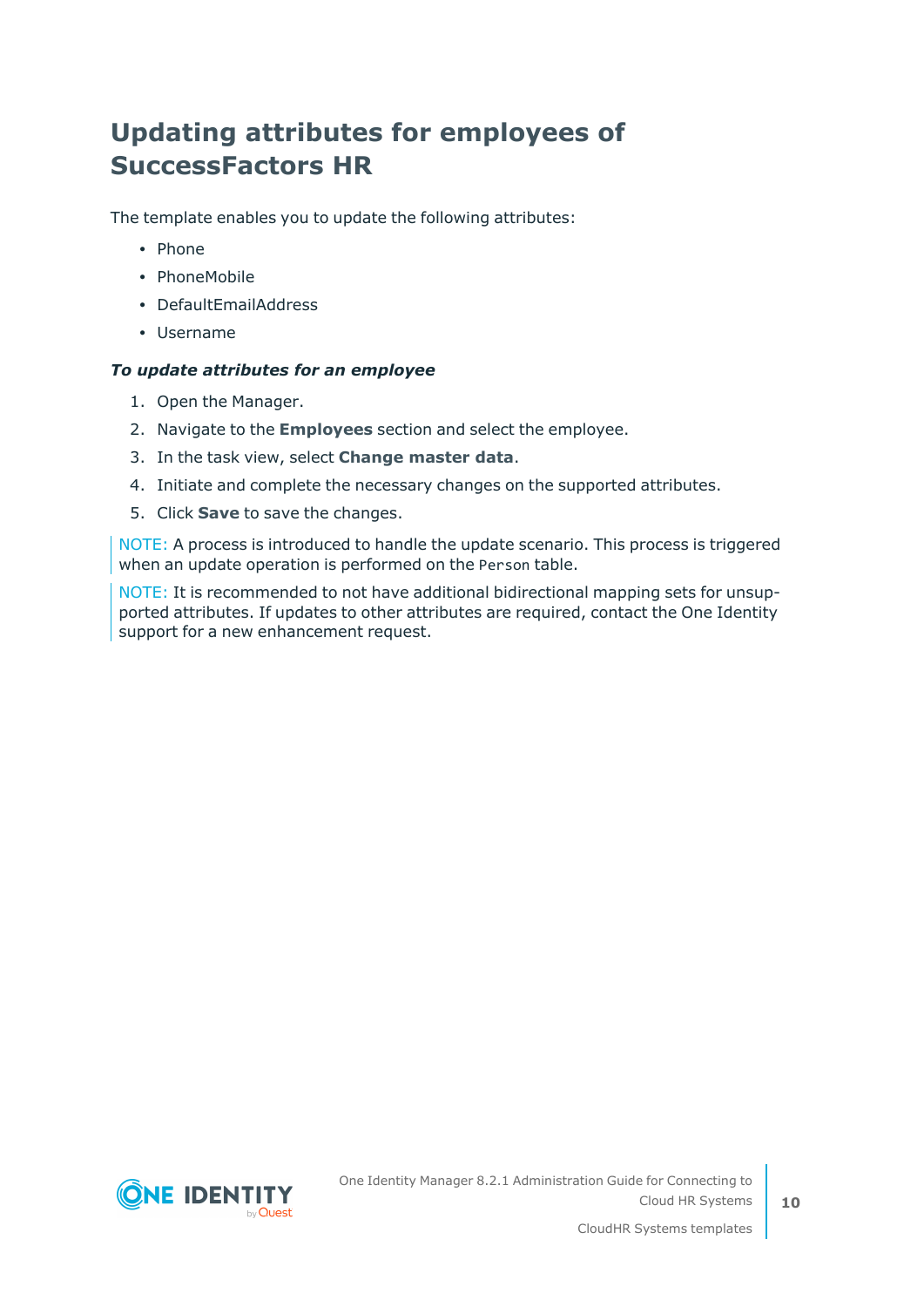## <span id="page-10-0"></span>**Workday HR connector template**

The Workday HR connector template provides object mapping and workflows for configuring Synchronization with Workday target system object types such as Employees, CustomOrgs and Location.

The name of the Workday HR connector template, provided as part of the Cloud HR Systems module, is **One Identity Starling Connect Workday HR**. This template consists of the following mapping sets.

#### **Table 2: Mapping sets for Workday HR**

| <b>Starling Workday HR endpoint</b> | <b>One Identity Manager table</b> |
|-------------------------------------|-----------------------------------|
| <b>Employees</b>                    | Person                            |
| <b>CustomOrgs</b>                   | ProfitCenter                      |
| <b>CustomOrgs</b>                   | Department                        |
| Locations                           | Locality                          |

For more information on configuration and mapping rules, see the Starling [Connect](https://support.oneidentity.com/technical-documents/starling-connect/hosted/administration-guide) [administration](https://support.oneidentity.com/technical-documents/starling-connect/hosted/administration-guide) guide.

### <span id="page-10-1"></span>**Use case scenarios for Workday HR**

This section provides details on the two use cases related to the Cloud HR Systems module.

These use cases can be tested on the installation of the Cloud HR Systems module

- Creating a [synchronization](#page-11-0) project and running the initial synchronization for [Workday](#page-11-0) HR
- [Synchronizing](#page-12-0) CustomOrgs object type with different subtypes for Workday HR
- Updating attributes for [employees](#page-13-0) of Workday HR

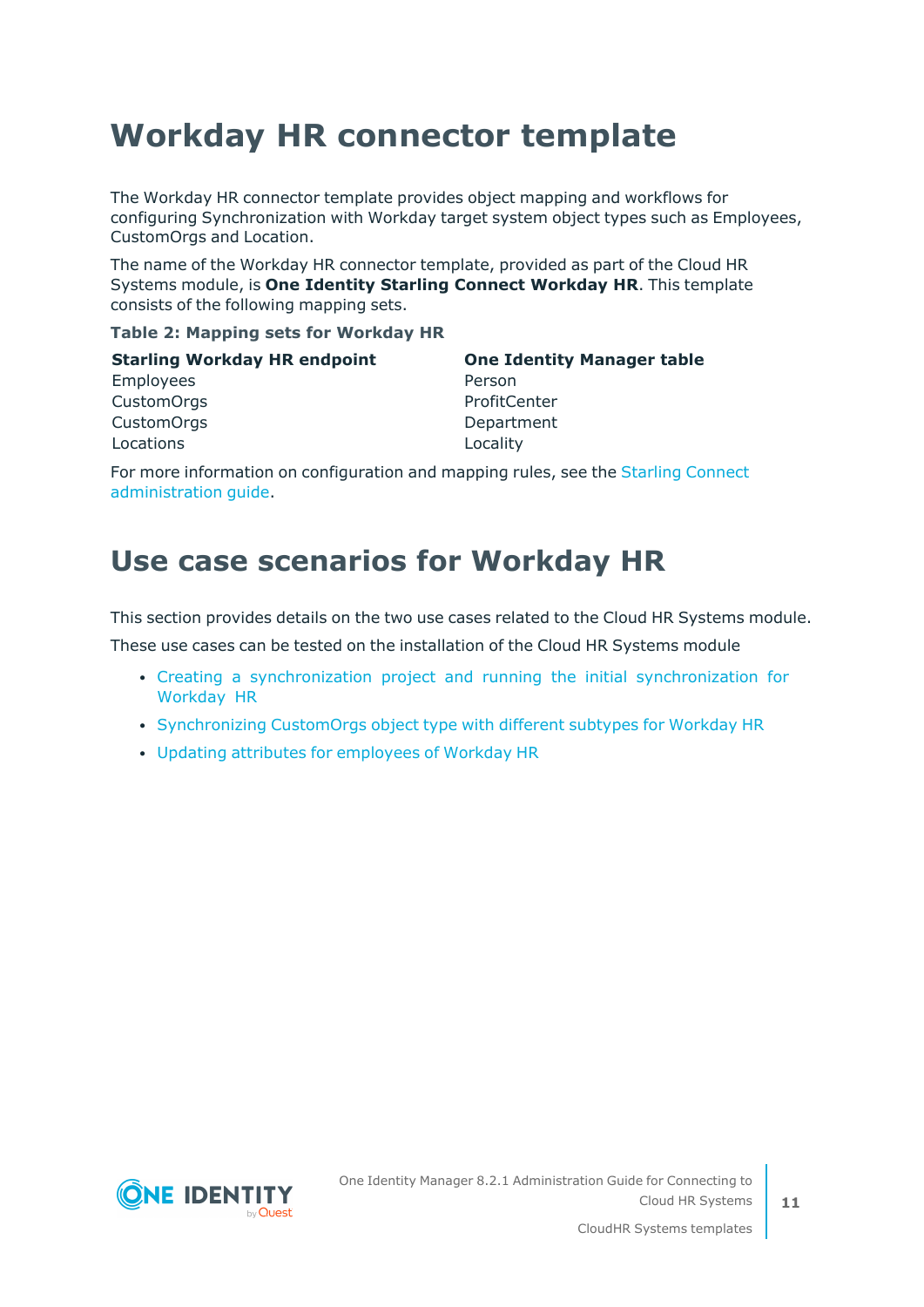### <span id="page-11-0"></span>**Creating a synchronization project and running the initial synchronization for Workday HR**

This use case scenario creates the SCIM connector using the synchronization editor and runs the **Initial Synchronization** workflow.

#### *To create a synchronization project and run the initial synchronization*

- 1. Open the **Synchronization Editor**. On the **Start** page, select **Start a new Synchronization Project**.
- 2. On the **Choose target system** page, select the SCIM connector as the target system.
- 3. If you want to use the remote connection server, on the **System access** page, select **Remote Connection Server** and click **Next**.
- 4. Select **Create a new system connection.**
- 5. In the **Create a new connection** wizard, add the connection data to the **Workday HR** Starling connector.
- 6. In the displayed fields, enter the server parameters, authentication type, and the credentials for accessing the **Workday HR** Starling connector.
- 7. After testing the connection and the endpoint configuration, if required, configure the schema extensions on the **Schema Extensions** page.
- 8. On the **Target product selection** page, select the appropriate target product.
- 9. On the **Display Title** page, enter an appropriate title and select the **Save the connection locally check box**.
- 10. After the schema is loaded, select the **One Identity Connect for Cloud Workday HR** template, change the filters over the mappings if required, and enter a display name and description.
- 11. On the **Quit the project wizard** page, click **Finish**.
- 12. After the completion of the configuration, in the bottom left corner of the page, click **Configuration**.
- 13. On the **Navigation** menu, select **Start up configurations**.
- 14. Click **Execute** to run the initial synchronization workflow.

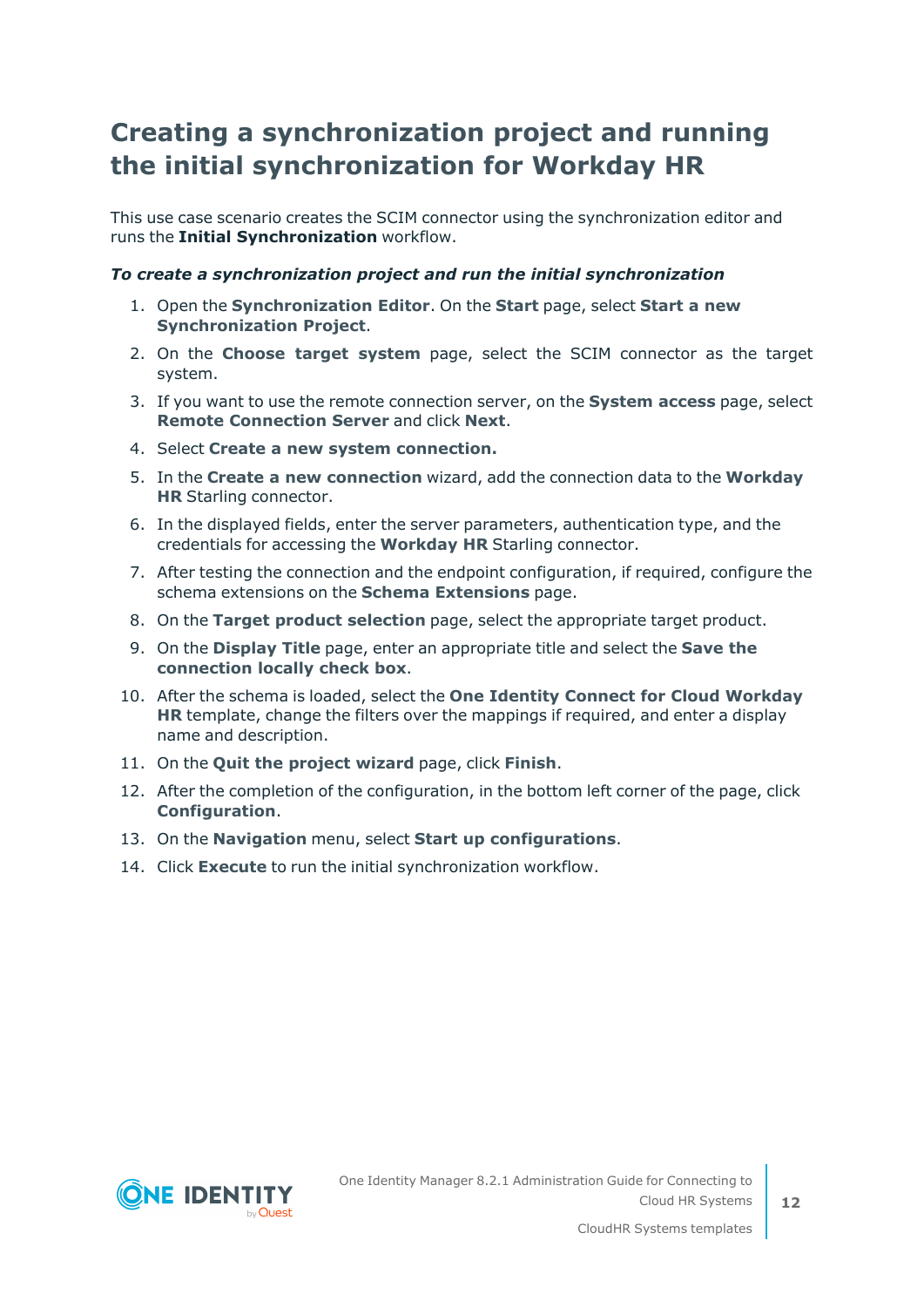### <span id="page-12-0"></span>**Synchronizing CustomOrgs object type with different subtypes for Workday HR**

Workday HR object types such as Department, Division, Subdivisions, Desk and so on, are returned by a single Starling Connect endpoint namely, CustomOrgs.

This is inline with how the WORKDAY API works to retrieve the data from Get\_ Organizations. (In Starling Connect, it is renamed to CustomOrgs).

CustomOrgs endpoint has a **Type** attribute, which specifies the type of Workday HR object that is being synchronized, such as, Department, Division etc. This attribute is used to filter and synchronize the data into the extended tables or custom tables as per the requirement.

#### *To configure OneIM synchronization workflow and mappings to process all the different sub object types returned by single Starling Connect endpoint for CustomOrgs*

1. Extend the One Identity Manager Database to create a new custom table. For example, **CCC\_Division**.

NOTE: For more information, see the **Identity Manager 8.2.1 Configuration Guide** in the [Support](https://support.oneidentity.com/identity-manager/8.0.4/technical-documents) site.

- 2. Open **Synchronization Editor** and select the Synchronization project.
- 3. In the **Mapping** section, create a **new mapping** select target system schema class as CustomOrgs, One Identity Manager schema class as the newly created table and enter the appropriate details in the other fields.
- 4. Under the **Workflow** section, select **Initial synchronization**.
- 5. Create a **new workflow** and select the mapping created in the earlier step.
- 6. In the **Processing** tab, select **insert** option and **add a condition** to filter the data that will be inserted into the custom table using **type** attribute in CustomOrgs endpoint. For example : **other.type='Division'**.
- 7. Click **OK** and **Commit to the Database**.

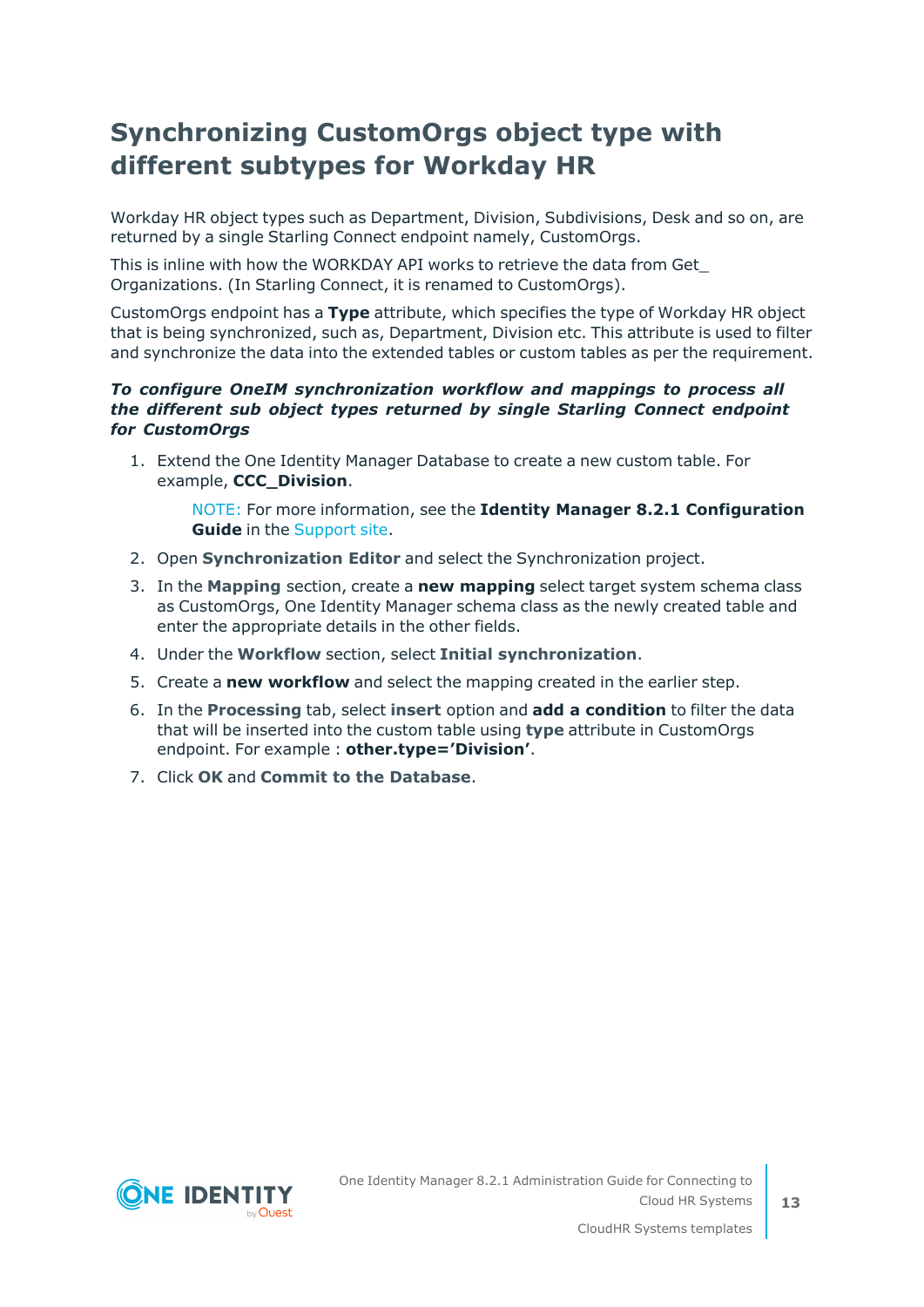### <span id="page-13-0"></span>**Updating attributes for employees of Workday HR**

The template enables you to update the following attributes:

- Phone
- PhoneMobile
- DefaultEmailAddress

### *To update attributes for an employee*

- 1. Open the Manager.
- 2. Navigate to the **Employees** section and select the employee.
- 3. In the task view, select **Change master data**.
- 4. Initiate and complete the necessary changes on the supported attributes.
- 5. Click **Save** to save the changes.

NOTE: A process is introduced to handle the update scenario. This process is triggered when an update operation is performed on the Person table.

NOTE: It is recommended to not have additional bidirectional mapping sets for unsupported attributes. If updates to other attributes are required, contact the One Identity support for a new enhancement request.

## <span id="page-13-1"></span>**Dayforce Connector Template**

The Dayforce connector template provides object mapping and workflows for configuring Synchronization with Dayforce target system object types such as Employees, Departments and Location. The name of the Dayforce connector template, provided as part of the Cloud HR Systems module, is **One Identity Starling Connect Dayforce**. This template consists of the following mapping sets.

The name of the Dayforce connector template, provided as part of the Cloud HR Systems module, is **One Identity Starling Connect Dayforce**. This template consists of the following mapping sets.

#### **Table 3: Mapping sets for Dayforce**

**Starling Dayforce endpoint One Identity Manager table**

Employees **Person** Departments Department Locations **Locations Locality** 

For more information on configuration and mapping rules, see the Starling [Connect](https://support.oneidentity.com/technical-documents/starling-connect/hosted/administration-guide) [administration](https://support.oneidentity.com/technical-documents/starling-connect/hosted/administration-guide) guide.



One Identity Manager 8.2.1 Administration Guide for Connecting to Cloud HR Systems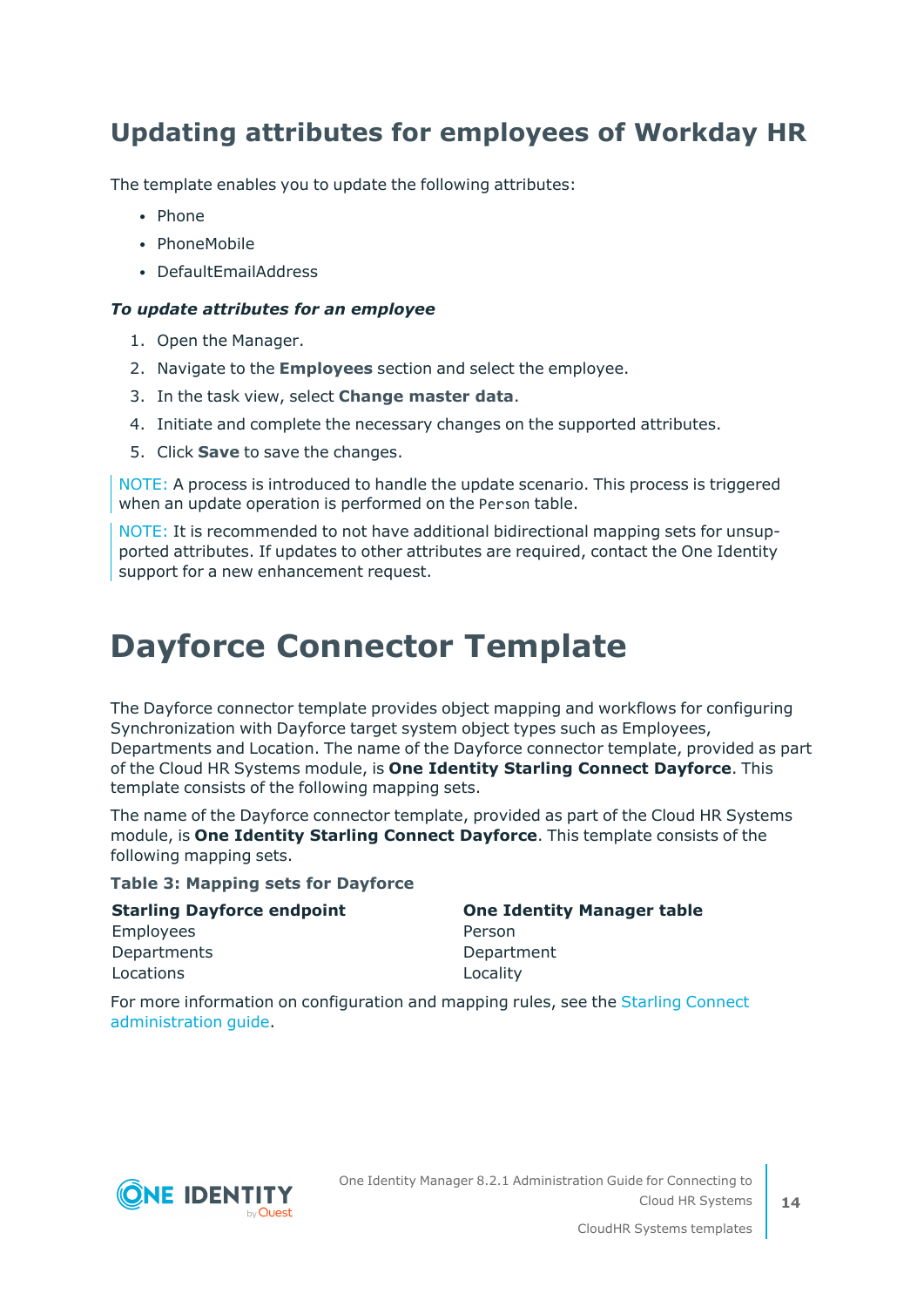### <span id="page-14-0"></span>**Use case scenarios for Dayforce**

This section provides details on the two use cases related to the Cloud HR Systems module. These use cases can be tested on the installation of the Cloud HR Systems module

- Creating a [synchronization](#page-15-0) project and running the initial synchronization for **[Dayforce](#page-15-0)**
- Updating attributes for [employees](#page-16-0) of Dayforce

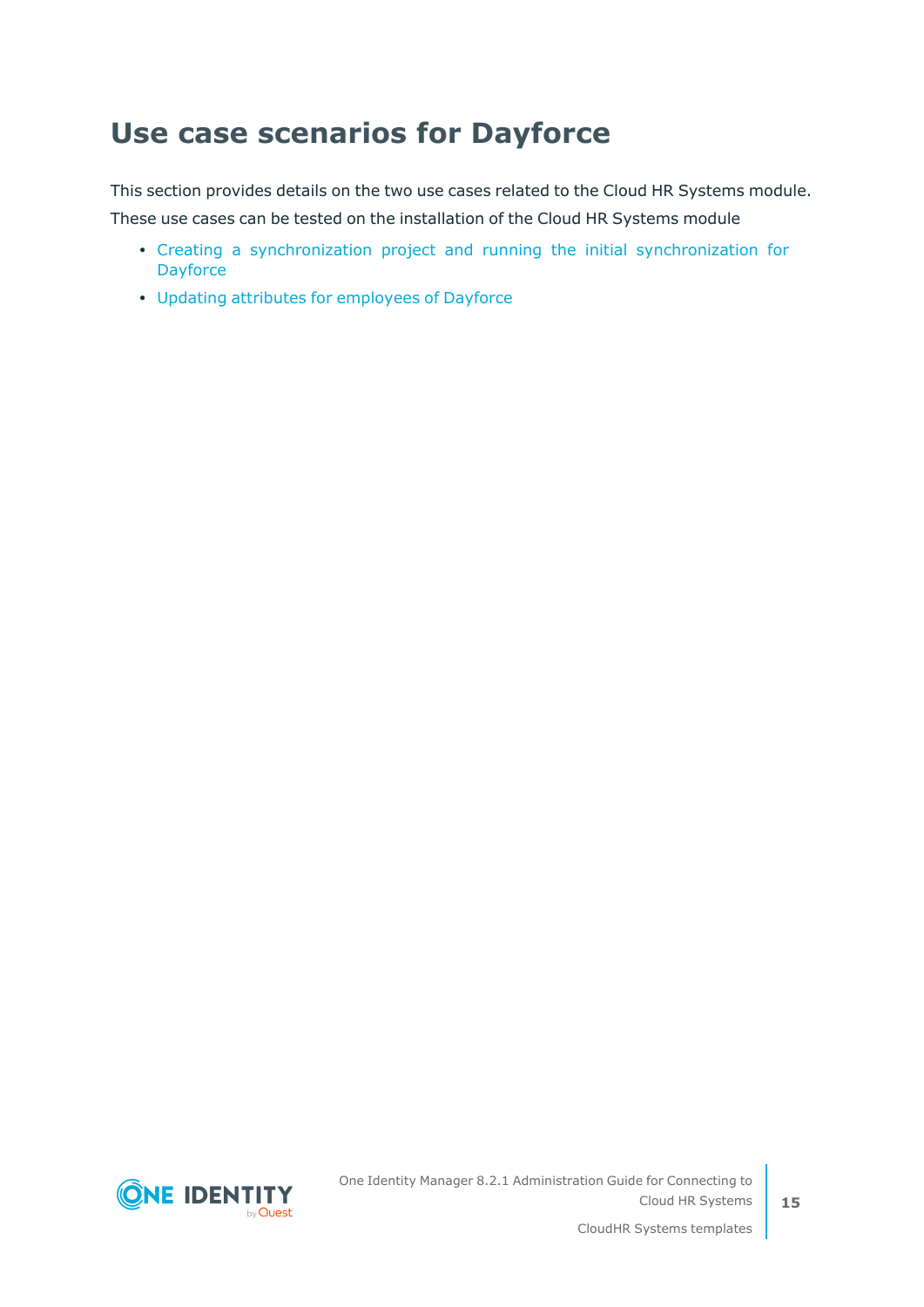### <span id="page-15-0"></span>**Creating a synchronization project and running the initial synchronization for Dayforce**

This use case scenario creates the SCIM connector using the synchronization editor and runs the **Initial Synchronization** workflow.

### *To create a synchronization project and run the initial synchronization*

- 1. Open the **Synchronization Editor**. On the **Start** page, select **Start a new Synchronization Project**.
- 2. On the **Choose target system** page, select the SCIM connector as the target system.
- 3. If you want to use the remote connection server, on the **System access** page, select **Remote Connection Server** and click **Next**.
- 4. Select **Create a new system connection.**
- 5. In the **Create a new connection** wizard, add the connection data to the **Dayforce** Starling connector.
- 6. In the displayed fields, enter the server parameters, authentication type, and the credentials for accessing the **Dayforce** Starling connector.
- 7. After testing the connection and the endpoint configuration, if required, configure the schema extensions on the **Schema Extensions** page.
- 8. On the **Target product selection** page, select the appropriate target product.
- 9. On the **Display Title** page, enter an appropriate title and select the **Save the connection locally check box**.
- 10. After the schema is loaded, select the **Cloud HR** template, change the filters over the mappings if required, and enter a display name and description.
- 11. On the **Quit the project wizard** page, click **Finish**.
- 12. After the completion of the configuration, in the bottom left corner of the page, click **Configuration**.
- 13. On the **Navigation** menu, select **Start up configurations**.
- 14. Click **Execute** to run the initial synchronization workflow.

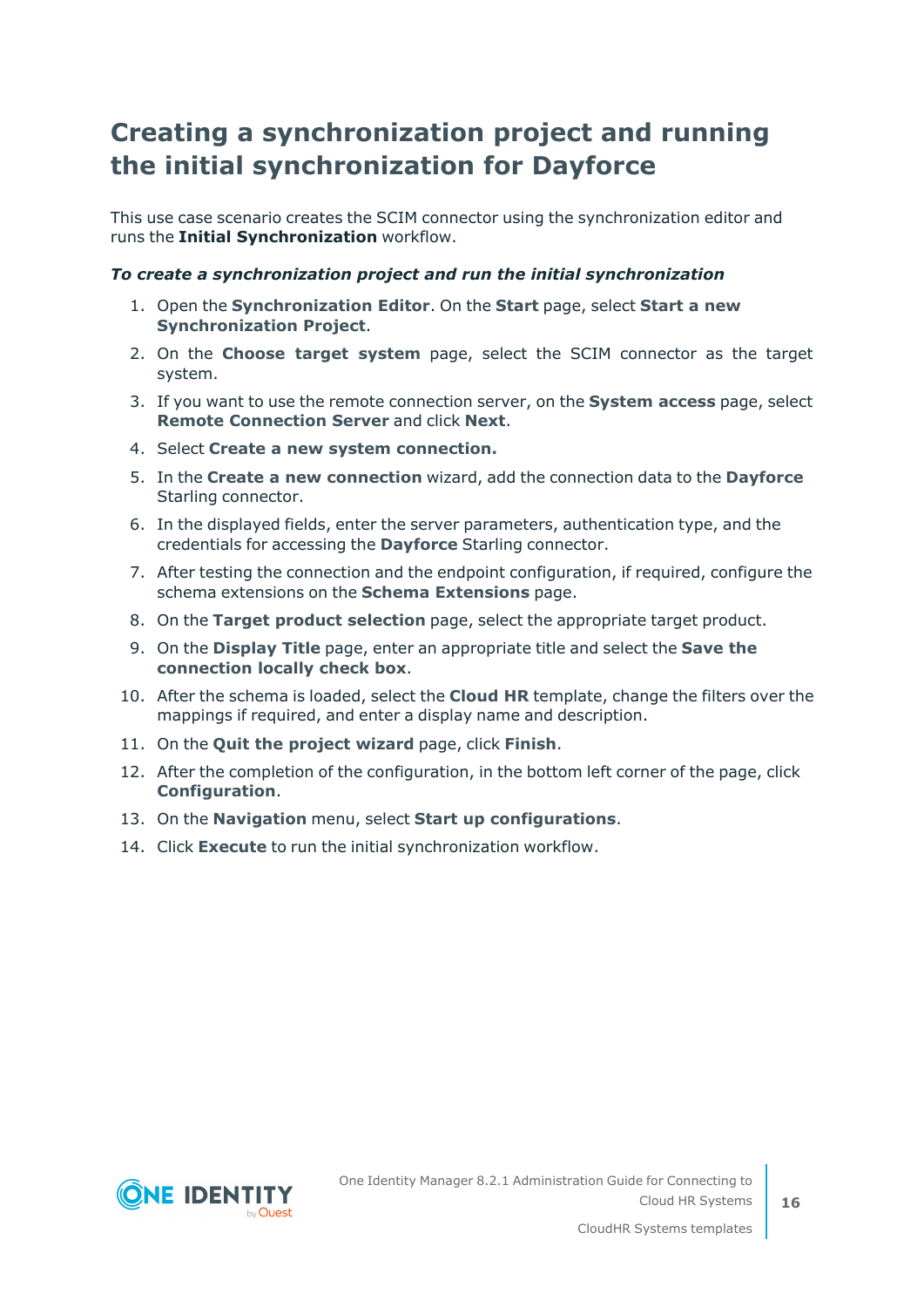### <span id="page-16-0"></span>**Updating attributes for employees of Dayforce**

The template enables you to update the following attributes:

- Phone
- PhoneMobile
- DefaultEmailAddress
- Username

### *To update attributes for an employee*

- 1. Open the Manager.
- 2. Navigate to the **Employees** section and select the employee.
- 3. In the task view, select **Change master data**.
- 4. Initiate and complete the necessary changes on the supported attributes.
- 5. Click **Save** to save the changes.

NOTE: A process is introduced to handle the update scenario. This process is triggered when an update operation is performed on the Person table.

NOTE: It is recommended to not have additional bidirectional mapping sets for unsupported attributes. If updates to other attributes are required, contact the One Identity support for a new enhancement request.

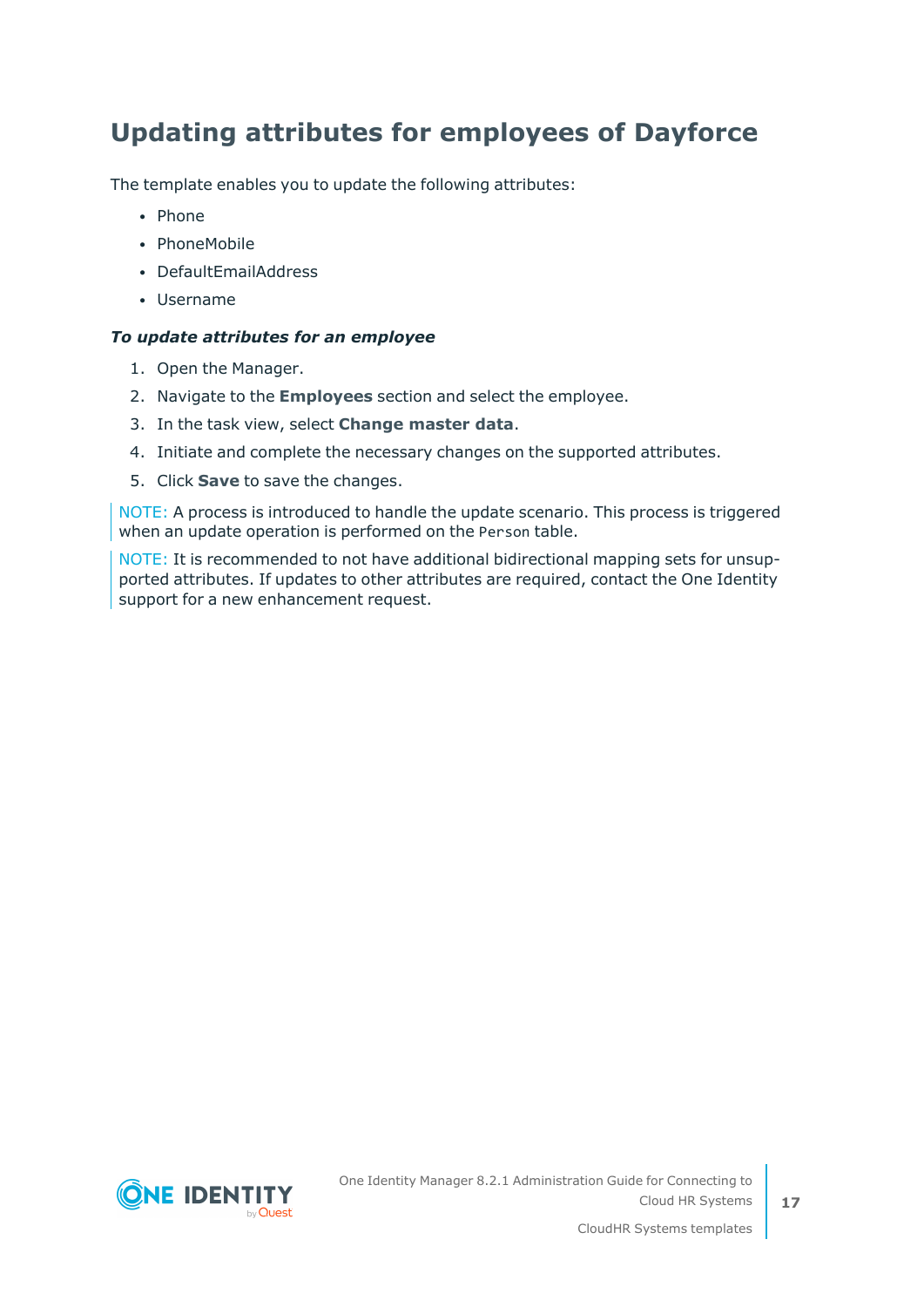## **Troubleshooting**

<span id="page-17-0"></span>Troubleshooting issues related to Cloud HR Systems module include checking synchronization logs for inconsistencies after the synchronization is complete. For more details about the log, you can view the jobs server logs, which is assigned to handle Cloud HR System module synchronizations.



Troubleshooting